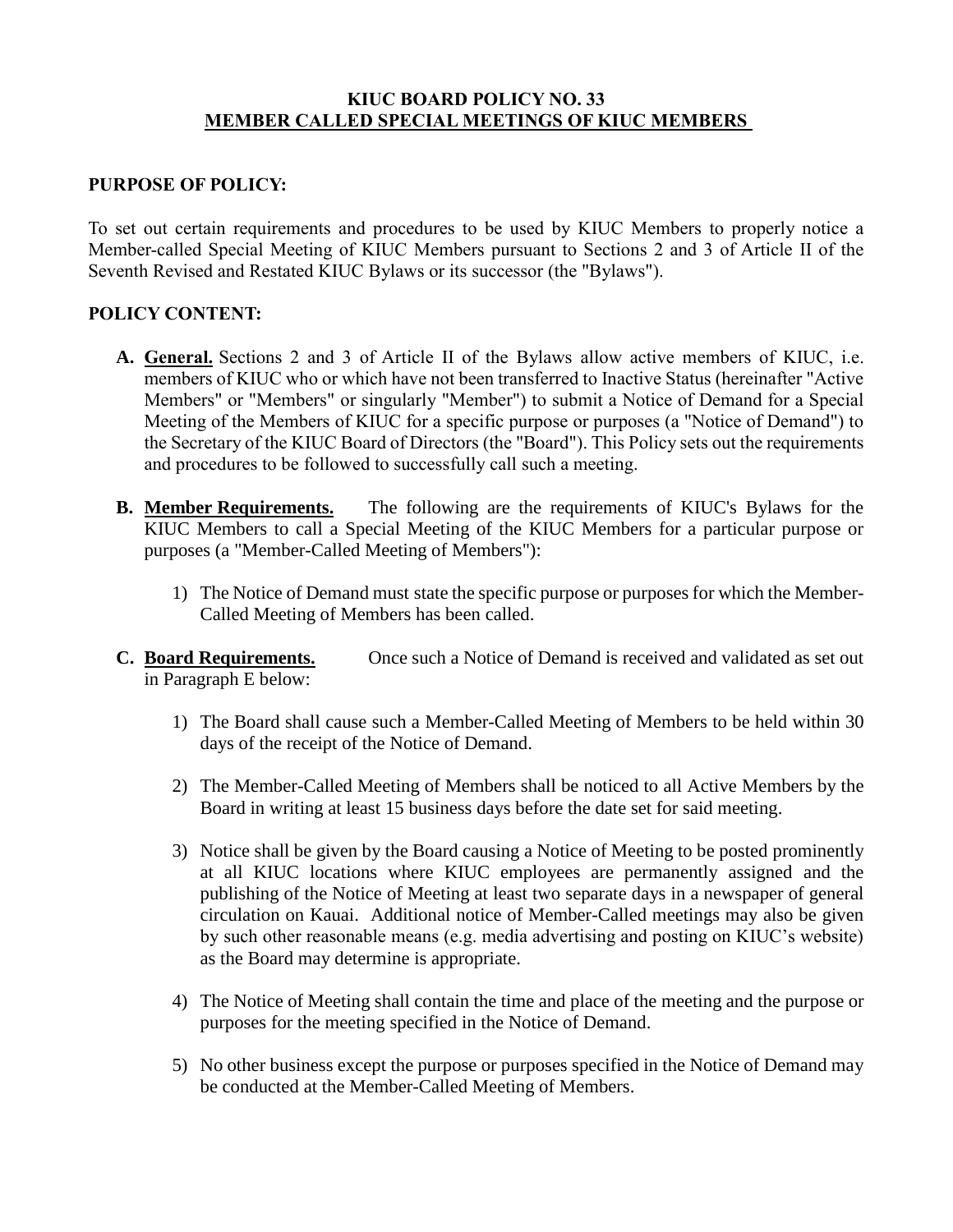# **D. Procedure for Policy Implementation.** This Policy shall be implemented as follows:

- 1) Copies of this Policy and the forms necessary to comply with it shall be available for printing on KIUC's website, www.kiuc.coop and from the KIUC Member Services Department.
- 2) For each Notice of Demand there shall be a sponsor (the "Sponsor") representing all of the signers of the Notice of Demand, who shall be a Member of KIUC and a signer of the Notice of Demand and whose name shall be shown on the Notice of Demand. The Sponsor shall be responsible for circulation of the Notice of Demand for signature by the Members and for assembling and filing the Notice of Demand in proper form.
- 3) Each signature of the Members signing the Notice of Demand must be verified to be the genuine signature of the person it purports to be by the checking of the Member's identification or otherwise by the Sponsor or a Circulator (as hereinafter defined) circulating the copy or copies of the Notice of Demand in question.
- 4) For a Notice of Demand to be accepted for certification it shall:
	- a. Have had all pages of the completed Notice of Demand delivered by the Sponsor to the Secretary on copies of the form attached to this Policy as Exhibit "A" (for the first page of the Notice of Demand) or Exhibit "B" (Continuation pages of the Notice of Demand) with the information called for on the form substantially completed for each name and signature on the form. In determining such substantiality the information in at least one of the information categories provided for each name and signature on Exhibits "A" and "B", i.e. the Member's Service Address, Telephone Number, or Account Number must match the information for that Member contained in KIUC's data.
	- b. Be submitted under cover of the Notice of Demand Transmittal Letter and Declaration in the form attached to this Policy as Exhibit "C" with all spaces properly filled in.
	- c. If individuals other than the Sponsor are engaged by the Sponsor to obtain Member signatures on copies of the Notice of Demand ("Circulator[s]"), each set of Notice of Demand pages collected by such Circulator or Circulators shall have attached to such set of Notice of Demand pages at the time of submittal of the Notice of Demand to the Secretary, a declaration in the form attached to this Policy as Exhibit "D" (the "Declaration") attesting each Circulator personally circulated the set of Notice of Demand pages attached to the Declaration; the set of Notice of Demand pages bears a stated number of signatures; each signature on such Notice of Demand pages was affixed in the Circulator's presence; and each signature is the genuine signature of the person it purports to be.

# **E. Procedure After Notice of Demand Submittal.**

1) Within seven (7) business days after the submittal of a Petition, KIUC shall determine the sufficiency of the Notice of Demand as to form and the number of valid Member signatures affixed to the Notice of Demand, and certify the Notice of Demand to be either: (1)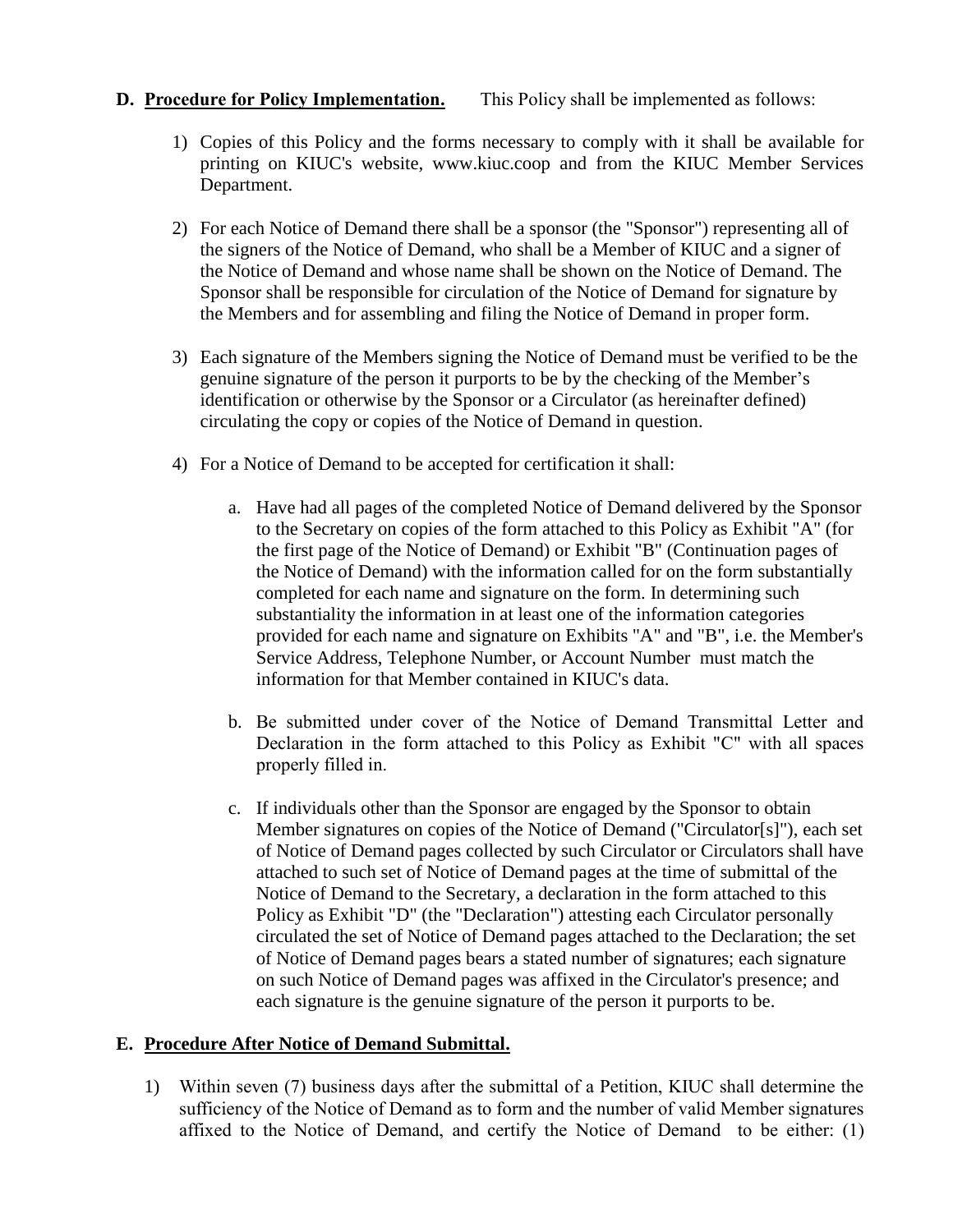"Insufficient" so no further action is required; or (2) Sufficient to qualify the Notice of Demand as "Sufficient" which is defined as a Notice of Demand sufficient as to form and has at least 250 valid Member signatures affixed on the date of the Notice of Demand's submittal to the Secretary by the Sponsor.

- 2) As soon as convenient after KIUC has made its determination as to the category of the Notice of Demand it shall certify to the Secretary, CEO and the Sponsor the category the Notice of Demand has received, and shall issue a public announcement of such category. If the certification made is "Insufficient", KIUC will provide to the Sponsor the following information with regard to the certification:
	- a) The total number of signatures on the Petition timely received; and
	- b) The total number of signatures received were determined insufficient; and
	- c) The specific categories for disqualification of all signatures disqualified; and
	- d) The number of disqualified signatures in each category.

#### **F. Procedure After Certification.**

- 1) If the Notice of Demand was deemed "Insufficient", no further action on KIUC's part is required except the notification of the Sponsor required by Policy Content Paragraph E. 2) above.
- 2) If the Notice of Demand was deemed "Sufficient", the KIUC Board will proceed as set out in Policy Content Paragraph C above.

#### **RESPONSIBILITIES:**

**1.** The CEO is responsible for implementing and enforcing the portion of this Policy to be performed by Staff.

**2.** The Board shall be responsible for the enforcement of this Policy

Adopted on this day **24th** of **March**, 20**22**

[Calvin Murashige](https://na2.documents.adobe.com/verifier?tx=CBJCHBCAABAAQUUPCZQjtsIOMhEe20C5hkojbMndCGfP)<br>Calvin Murashige (Mar 28, 2022 15:33 HST)

Calvin Murashige Secretary

> Revised: 03/24/2022 Reviewed: 08/28/2018 Revised: 10/25/2016 Revised: 08/26/2014 Original Adoption: 10/25/2011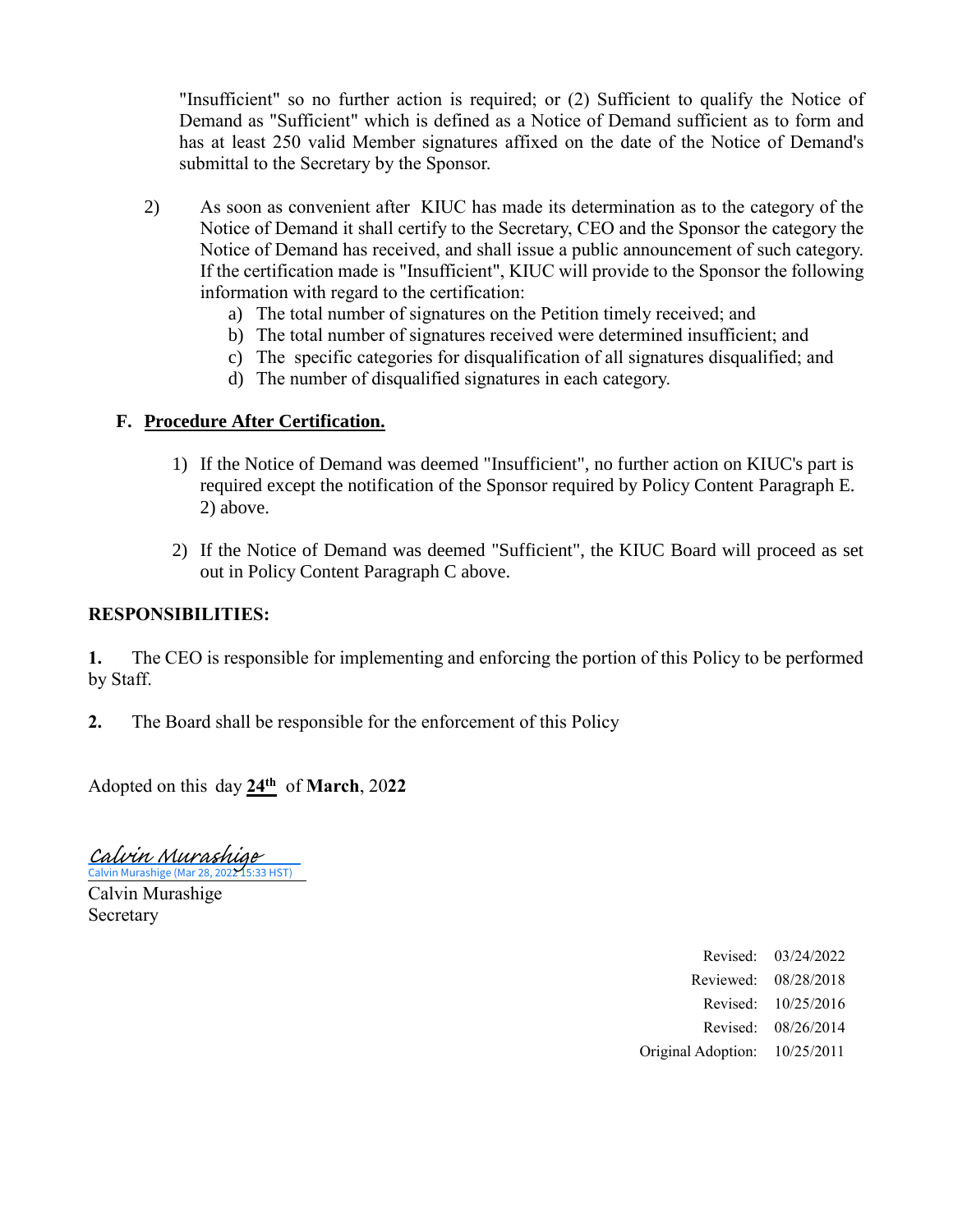# **KAUA`I ISLAND UTILITY COOPERATIVE ("KIUC") NOTICE OF DEMAND FOR MEMBER CALLED SPECIAL MEETINGS OF KIUC MEMBERS**

**NOTE:** By signing this Notice of Demand I, one of the undersigned, certify I am an Active Member of KIUC or the authorized representative of an Active entity Member of KIUC, and this is the only copy of this Notice of Demand I have or will sign in that capacity; and the information given as to Name, Service Address, Telephone Number and Account Number will match the information on my Active Account at KIUC. I understand extend this Notice of Demand and as such consent to the said Sponsor being designated as such for this Notice of Demand pursuant to KIUC Board Policy No. 33 to act for me as a signer of the Demand in the manner he or she deems appropriate. I also agree and consent to the disclosure of all information concerning me on this Petition to the general public, thereby waiving any applicable claim to privacy with regard to that information.

**REMINDERS:** Although a Member may have multiple sub-accounts, no matter how many sub-accounts you may have a Member may sign this Notice of Demand only once. KIUC does not allow joint accounts so only the spouse who is the Member may sign the Notice of Demand.

**PURPOSE OF NOTICE OF DEMAND:** The purpose of this Notice of Demand is to call a Special Meeting of the Members of KIUC for the following purpose or purposes:

 $\mathcal{L}_\text{max}$  and the contribution of the contribution of the contribution of the contribution of the contribution of

| <b>NAME</b><br>(Please Print) | <b>SIGNATURE</b> | <b>SERVICE ADDRESS</b> | <b>TELEPHONE</b><br><b>NUMBER</b> | <b>ACCOUNT NO.</b> |
|-------------------------------|------------------|------------------------|-----------------------------------|--------------------|
| 1.                            |                  |                        |                                   |                    |
| (Sponsor)                     |                  |                        |                                   |                    |
| 2.                            |                  |                        |                                   |                    |
| 3.                            |                  |                        |                                   |                    |
| 4.                            |                  |                        |                                   |                    |
| 5.                            |                  |                        |                                   |                    |
| 6.                            |                  |                        |                                   |                    |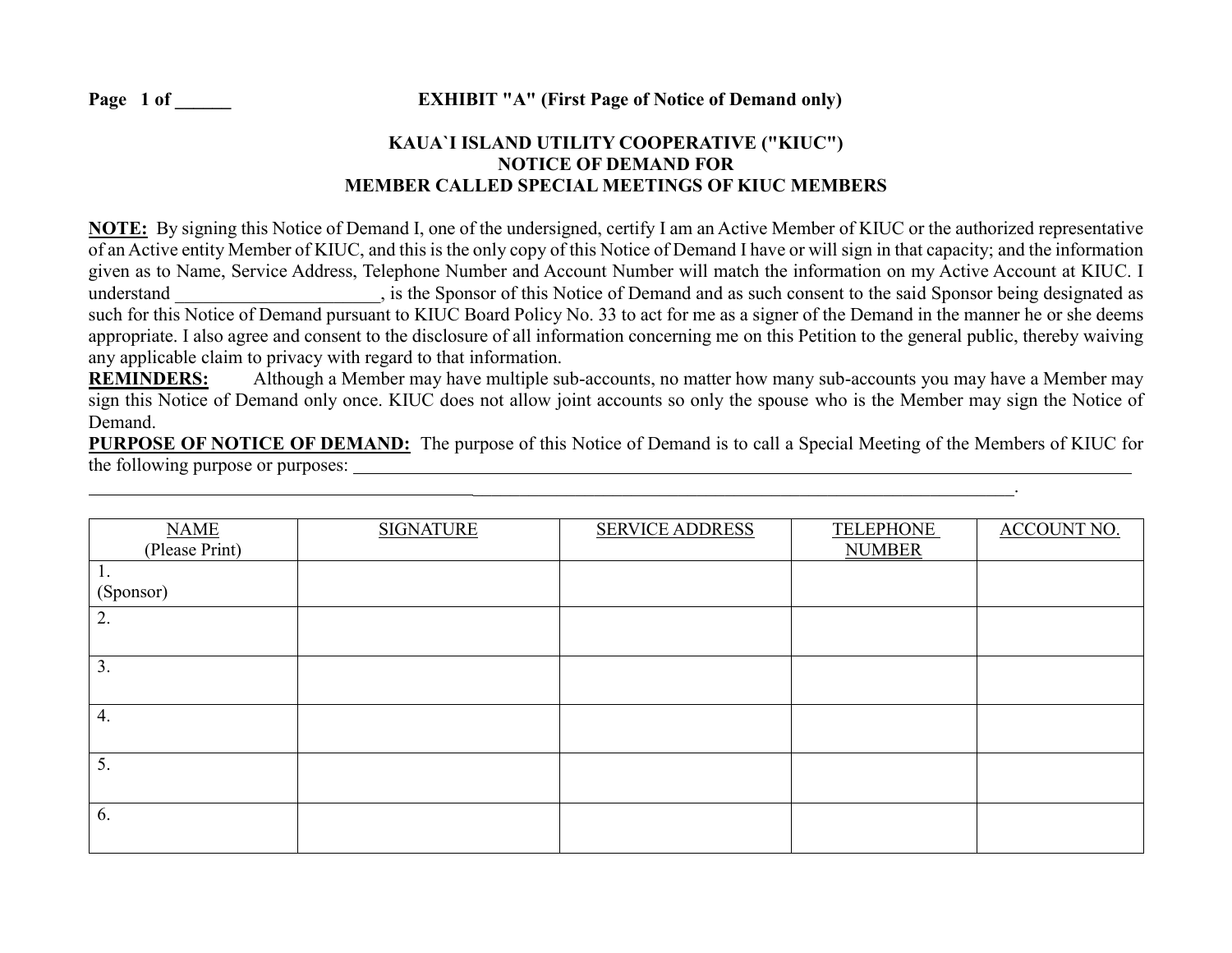# **Page \_\_\_\_ of \_\_\_\_ EXHIBIT "B" (Continuation page(s) of Notice of Demand)**

# **KAUA`I ISLAND UTILITY COOPERATIVE ("KIUC") NOTICE OF DEMAND FOR MEMBER CALLED SPECIAL MEETINGS OF KIUC MEMBERS**

**NOTE:** By signing this Notice of Demand I, one of the undersigned, certify I am an Active Member of KIUC or the authorized representative of an Active entity Member of KIUC, and this is the only copy of this Notice of Demand I have or will sign in that capacity; and the information given as to Name, Service Address, Telephone Number and Account Number will match the information on my Active Account at KIUC. I understand  $\qquad \qquad$ , is the Sponsor of this Notice of Demand and as such consent to the said Sponsor being designated as such for this Notice of Demand pursuant to KIUC Board Policy No. 33 to act for me as a signer of the Demand in the manner he or she deems appropriate. I also agree and consent to the disclosure of all information concerning me on this Petition to the general public, thereby waiving any applicable claim to privacy with regard to that information.

**REMINDERS:** Although a Member may have multiple sub-accounts, no matter how many sub-accounts you may have a Member may sign this Notice of Demand only once. KIUC does not allow joint accounts so only the spouse who is the Member may sign the Notice of Demand.

**PURPOSE OF NOTICE OF DEMAND:** The purpose of this Notice of Demand is to call a Special Meeting of the Members of KIUC for the following purpose or purposes:

 $\mathcal{L}_\text{max}$  and the contribution of the contribution of the contribution of the contribution of the contribution of

| <b>NAME</b><br>(Print) | <b>SIGNATURE</b> | <b>SERVICE ADDRESS</b> | <b>TELEPHONE</b><br><b>NUMBER</b> | <b>ACCOUNT NO.</b> |
|------------------------|------------------|------------------------|-----------------------------------|--------------------|
| 1.                     |                  |                        |                                   |                    |
| 2.                     |                  |                        |                                   |                    |
| 3.                     |                  |                        |                                   |                    |
| 4.                     |                  |                        |                                   |                    |
| 5.                     |                  |                        |                                   |                    |
| 6.                     |                  |                        |                                   |                    |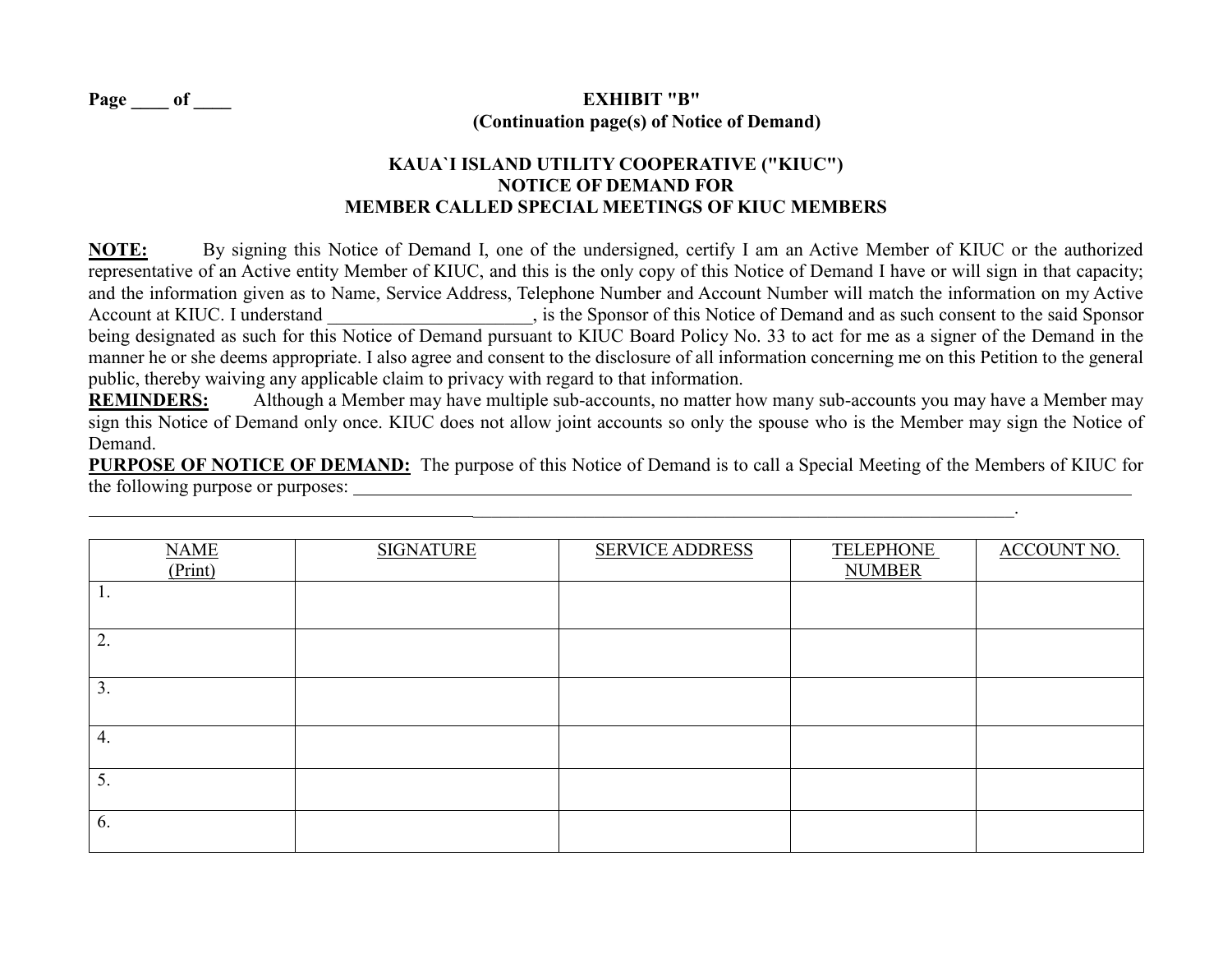#### **EXHIBIT "C"**

# **KIUC NOTICE OF DEMAND FOR SPECIAL MEETING OF KIUC MEMBERS TRANSMITTAL LETTER AND DECLARATION**

Date: \_\_\_\_\_\_\_\_\_\_\_\_\_\_\_

To: Secretary, KIUC Board

From: (Sponsor)<br>(Address)

(Address) Telephone:

Re: Transmittal and Declaration for KIUC Notice of Demand for Special Meeting of KIUC Members

Dear KIUC Secretary:

Attached hereto pursuant to KIUC Board Policy No. 33 ("Policy 33") is the initial page and continuation pages of a Notice of Demand for Special Meeting of KIUC Members for the purpose or purposes indicated therein.

The undersigned is the Sponsor responsible for this Notice of Demand under Policy 33. I declare under penalty of perjury I personally circulated the attached set of Notice of Demand pages; the set of Notice of Demand pages attached hereto bear signatures; each signature on such Notice of Demand pages was affixed in my presence; and each signature is the genuine signature of the person it purports to be verified in accordance with Policy 33.

Signature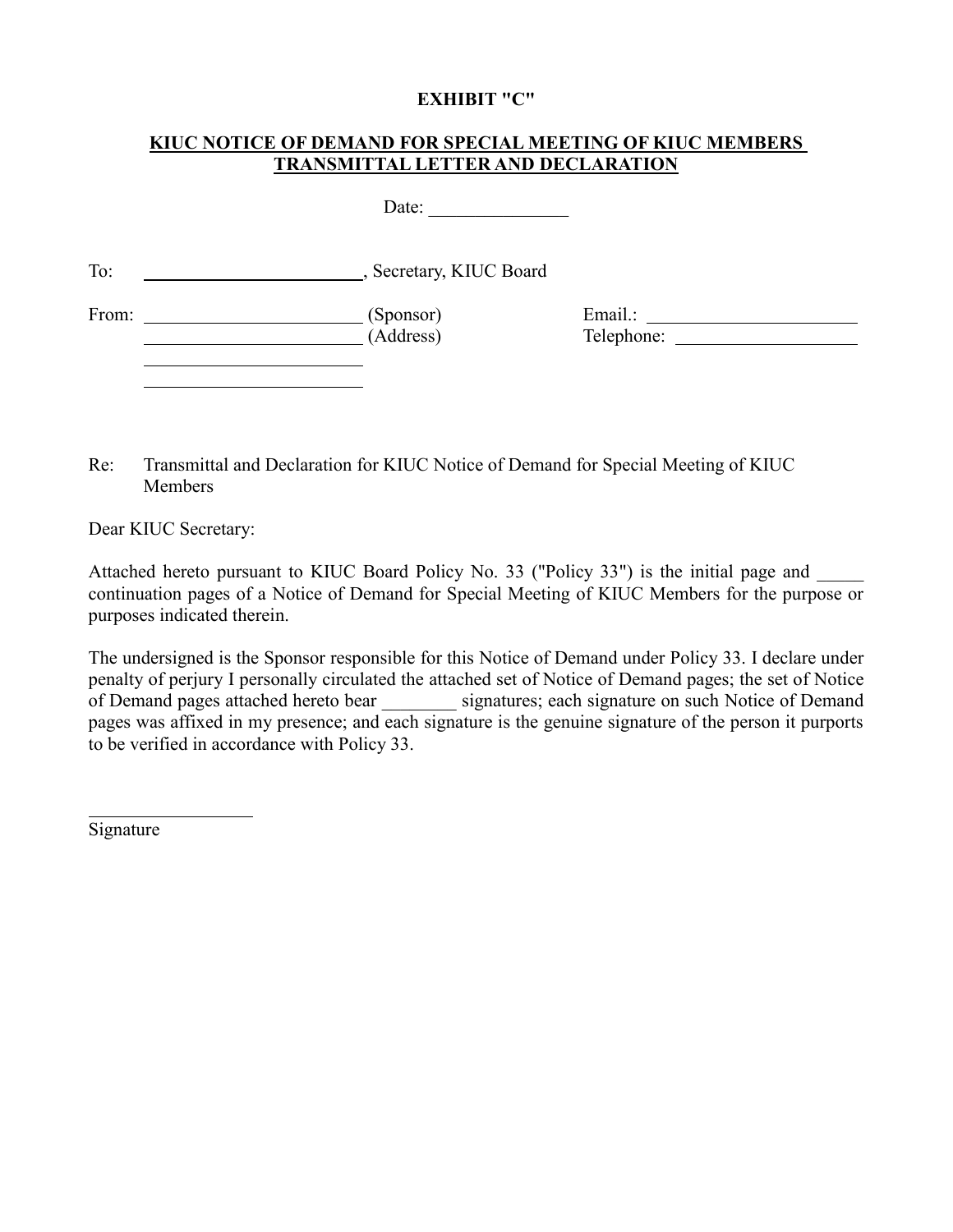#### **EXHIBIT "D"**

#### **CIRCULATOR TRANSMITTAL AND DECLARATION FOR MEMBER NOTICE OF DEMAND**

Date:\_\_\_\_\_\_\_\_\_\_\_\_\_\_\_

To: Secretary, KIUC Board

From: (Circulator) Email.: (Address) Telephone:

Re: Circulator Transmittal and Declaration for Notice of Demand for Special Meeting of KIUC **Members** 

Dear KIUC Secretary:

Attached hereto pursuant to KIUC Board Policy No. 33 ("Policy 33") are continuation pages of a Notice of Demand (the "Notice of Demand") calling for the noticing of a Special Meeting of KIUC Members for the purpose or purposes indicated therein.

I, the undersigned, was duly appointed a Circulator of this Notice of Demand under Policy 33 by the Sponsor of the Notice of Demand under Policy 33. I declare under penalty of perjury I personally circulated the set of Notice of Demand pages attached hereto; the set of Notice of Demand pages attached hereto bear signatures; each signature on such Notice of Demand pages was affixed in my presence; and each signature is the genuine signature of the person it purports to be verified in accordance with Policy 33.

Signature